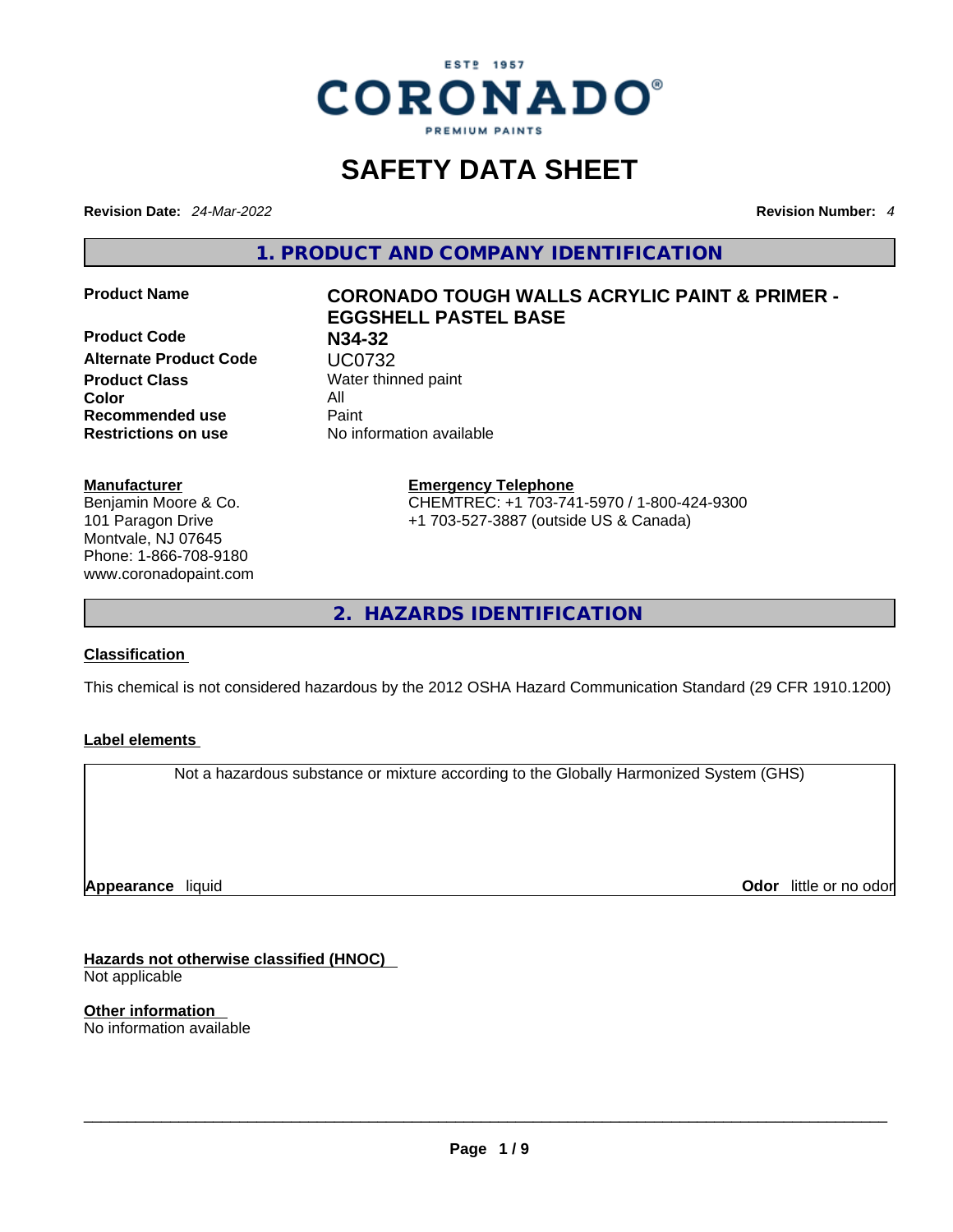**WARNING:** This product contains isothiazolinone compounds at levels of <0.1%. These substances are biocides commonly found in most paints and a variety of personal care products as a preservative. Certain individuals may be sensitive or allergic to these substances, even at low levels.

## **3. COMPOSITION INFORMATION ON COMPONENTS**

| <b>Chemical name</b> | CAS No.    | Weight-%  |
|----------------------|------------|-----------|
| Titanium dioxide     | 13463-67-7 | $15 - 20$ |
| Kaolin, calcined     | 92704-41-1 | -5        |
| Limestone            | 1317-65-3  | - 5       |
| Nepheline syenite    | 37244-96-5 | - 5       |

|                                                  | 4. FIRST AID MEASURES                                                                                    |
|--------------------------------------------------|----------------------------------------------------------------------------------------------------------|
| <b>General Advice</b>                            | No hazards which require special first aid measures.                                                     |
| <b>Eye Contact</b>                               | Rinse thoroughly with plenty of water for at least 15 minutes and consult a<br>physician.                |
| <b>Skin Contact</b>                              | Wash off immediately with soap and plenty of water while removing all<br>contaminated clothes and shoes. |
| <b>Inhalation</b>                                | Move to fresh air. If symptoms persist, call a physician.                                                |
| Ingestion                                        | Clean mouth with water and afterwards drink plenty of water. Consult a physician<br>if necessary.        |
| <b>Most Important</b><br><b>Symptoms/Effects</b> | None known.                                                                                              |
| <b>Notes To Physician</b>                        | Treat symptomatically.                                                                                   |

**5. FIRE-FIGHTING MEASURES** 

| <b>Suitable Extinguishing Media</b><br>circumstances and the surrounding environment.                                                                                                                 | Use extinguishing measures that are appropriate to local |
|-------------------------------------------------------------------------------------------------------------------------------------------------------------------------------------------------------|----------------------------------------------------------|
| Protective equipment and precautions for firefighters<br>As in any fire, wear self-contained breathing apparatus<br>pressure-demand, MSHA/NIOSH (approved or equivalent)<br>and full protective gear. |                                                          |
| Closed containers may rupture if exposed to fire or<br><b>Specific Hazards Arising From The Chemical</b><br>extreme heat.                                                                             |                                                          |
| No.<br>Sensitivity to mechanical impact                                                                                                                                                               |                                                          |
| No.<br>Sensitivity to static discharge                                                                                                                                                                |                                                          |
| <b>Flash Point Data</b><br>Not applicable<br>Flash point (°F)<br>Not applicable<br>Flash Point (°C)                                                                                                   |                                                          |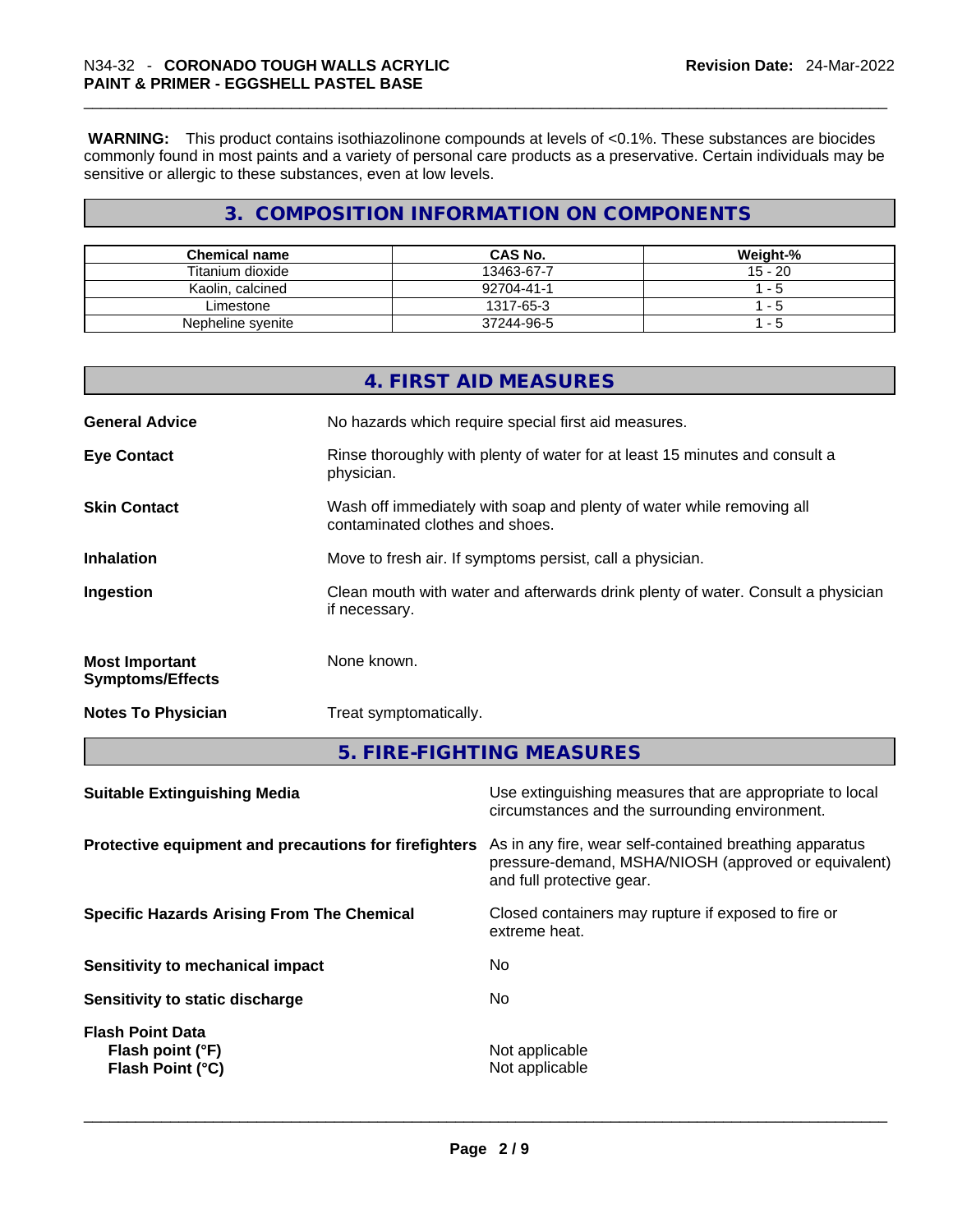| <b>Method</b>                                                 |                 | Not applicable                   |                                |
|---------------------------------------------------------------|-----------------|----------------------------------|--------------------------------|
| <b>Flammability Limits In Air</b>                             |                 |                                  |                                |
| Lower flammability limit:<br><b>Upper flammability limit:</b> |                 | Not applicable<br>Not applicable |                                |
| <b>NFPA</b><br>Health: 1                                      | Flammability: 0 | <b>Instability: 0</b>            | <b>Special:</b> Not Applicable |
| <b>NFPA Legend</b>                                            |                 |                                  |                                |

- 0 Not Hazardous
- 1 Slightly
- 2 Moderate
- 3 High
- 4 Severe

*The ratings assigned are only suggested ratings, the contractor/employer has ultimate responsibilities for NFPA ratings where this system is used.* 

*Additional information regarding the NFPA rating system is available from the National Fire Protection Agency (NFPA) at www.nfpa.org.* 

## **6. ACCIDENTAL RELEASE MEASURES**

| <b>Personal Precautions</b>      | Avoid contact with skin, eyes and clothing. Ensure adequate ventilation.                                                                                                         |
|----------------------------------|----------------------------------------------------------------------------------------------------------------------------------------------------------------------------------|
| <b>Other Information</b>         | Prevent further leakage or spillage if safe to do so.                                                                                                                            |
| <b>Environmental precautions</b> | See Section 12 for additional Ecological Information.                                                                                                                            |
| <b>Methods for Cleaning Up</b>   | Soak up with inert absorbent material. Sweep up and shovel into suitable<br>containers for disposal.                                                                             |
|                                  | 7. HANDLING AND STORAGE                                                                                                                                                          |
| <b>Handling</b>                  | Avoid contact with skin, eyes and clothing. Avoid breathing vapors, spray mists or<br>sanding dust. In case of insufficient ventilation, wear suitable respiratory<br>equipment. |
| <b>Storage</b>                   | Keep container tightly closed. Keep out of the reach of children.                                                                                                                |
| <b>Incompatible Materials</b>    | No information available                                                                                                                                                         |
|                                  |                                                                                                                                                                                  |

## **8. EXPOSURE CONTROLS/PERSONAL PROTECTION**

#### **Exposure Limits**

| <b>Chemical name</b> | <b>ACGIH TLV</b>         | <b>OSHA PEL</b>            |
|----------------------|--------------------------|----------------------------|
| Titanium dioxide     | TWA: $10 \text{ ma/m}^3$ | TWA<br>15 mg/m $3$         |
| ∟imestone            | N/E                      | 15 mg/m <sup>3</sup> - TWA |
|                      |                          | $5 \text{ mg/m}^3$ - TWA   |

#### **Legend**

ACGIH - American Conference of Governmental Industrial Hygienists Exposure Limits OSHA - Occupational Safety & Health Administration Exposure Limits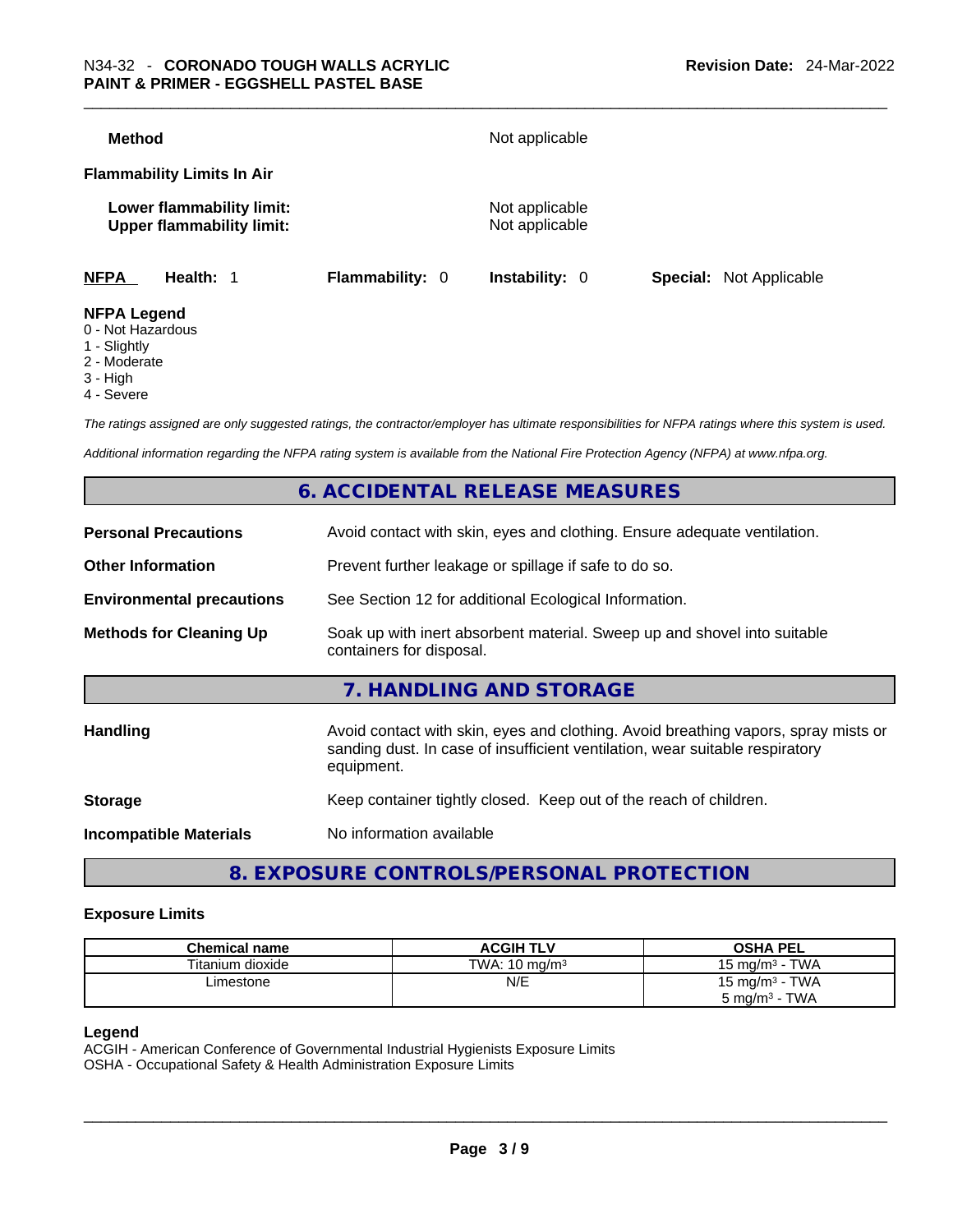N/E - Not Established

| <b>Engineering Measures</b>          | Ensure adequate ventilation, especially in confined areas.                                                                          |  |  |
|--------------------------------------|-------------------------------------------------------------------------------------------------------------------------------------|--|--|
| <b>Personal Protective Equipment</b> |                                                                                                                                     |  |  |
| <b>Eye/Face Protection</b>           | Safety glasses with side-shields.                                                                                                   |  |  |
| <b>Skin Protection</b>               | Protective gloves and impervious clothing.                                                                                          |  |  |
| <b>Respiratory Protection</b>        | In case of insufficient ventilation wear suitable respiratory equipment.                                                            |  |  |
| <b>Hygiene Measures</b>              | Avoid contact with skin, eyes and clothing. Remove and wash contaminated<br>clothing before re-use. Wash thoroughly after handling. |  |  |

## **9. PHYSICAL AND CHEMICAL PROPERTIES**

| Appearance                           | liquid                   |
|--------------------------------------|--------------------------|
| Odor                                 | little or no odor        |
| <b>Odor Threshold</b>                | No information available |
| Density (Ibs/gal)                    | $10.4 - 10.5$            |
| <b>Specific Gravity</b>              | $1.24 - 1.26$            |
| рH                                   | No information available |
| <b>Viscosity (cps)</b>               | No information available |
| Solubility(ies)                      | No information available |
| <b>Water solubility</b>              | No information available |
| <b>Evaporation Rate</b>              | No information available |
| Vapor pressure                       | No information available |
| Vapor density                        | No information available |
| Wt. % Solids                         | $45 - 55$                |
| Vol. % Solids                        | $30 - 40$                |
| Wt. % Volatiles                      | $45 - 55$                |
| Vol. % Volatiles                     | $60 - 70$                |
| <b>VOC Regulatory Limit (g/L)</b>    | < 50                     |
| <b>Boiling Point (°F)</b>            | 212                      |
| <b>Boiling Point (°C)</b>            | 100                      |
| Freezing point (°F)                  | 32                       |
| <b>Freezing Point (°C)</b>           | 0                        |
| Flash point (°F)                     | Not applicable           |
| Flash Point (°C)                     | Not applicable           |
| <b>Method</b>                        | Not applicable           |
| <b>Flammability (solid, gas)</b>     | Not applicable           |
| <b>Upper flammability limit:</b>     | Not applicable           |
| Lower flammability limit:            | Not applicable           |
| <b>Autoignition Temperature (°F)</b> | No information available |
| <b>Autoignition Temperature (°C)</b> | No information available |
| Decomposition Temperature (°F)       | No information available |
| Decomposition Temperature (°C)       | No information available |
| <b>Partition coefficient</b>         | No information available |

## **10. STABILITY AND REACTIVITY**

**Reactivity** Not Applicable \_\_\_\_\_\_\_\_\_\_\_\_\_\_\_\_\_\_\_\_\_\_\_\_\_\_\_\_\_\_\_\_\_\_\_\_\_\_\_\_\_\_\_\_\_\_\_\_\_\_\_\_\_\_\_\_\_\_\_\_\_\_\_\_\_\_\_\_\_\_\_\_\_\_\_\_\_\_\_\_\_\_\_\_\_\_\_\_\_\_\_\_\_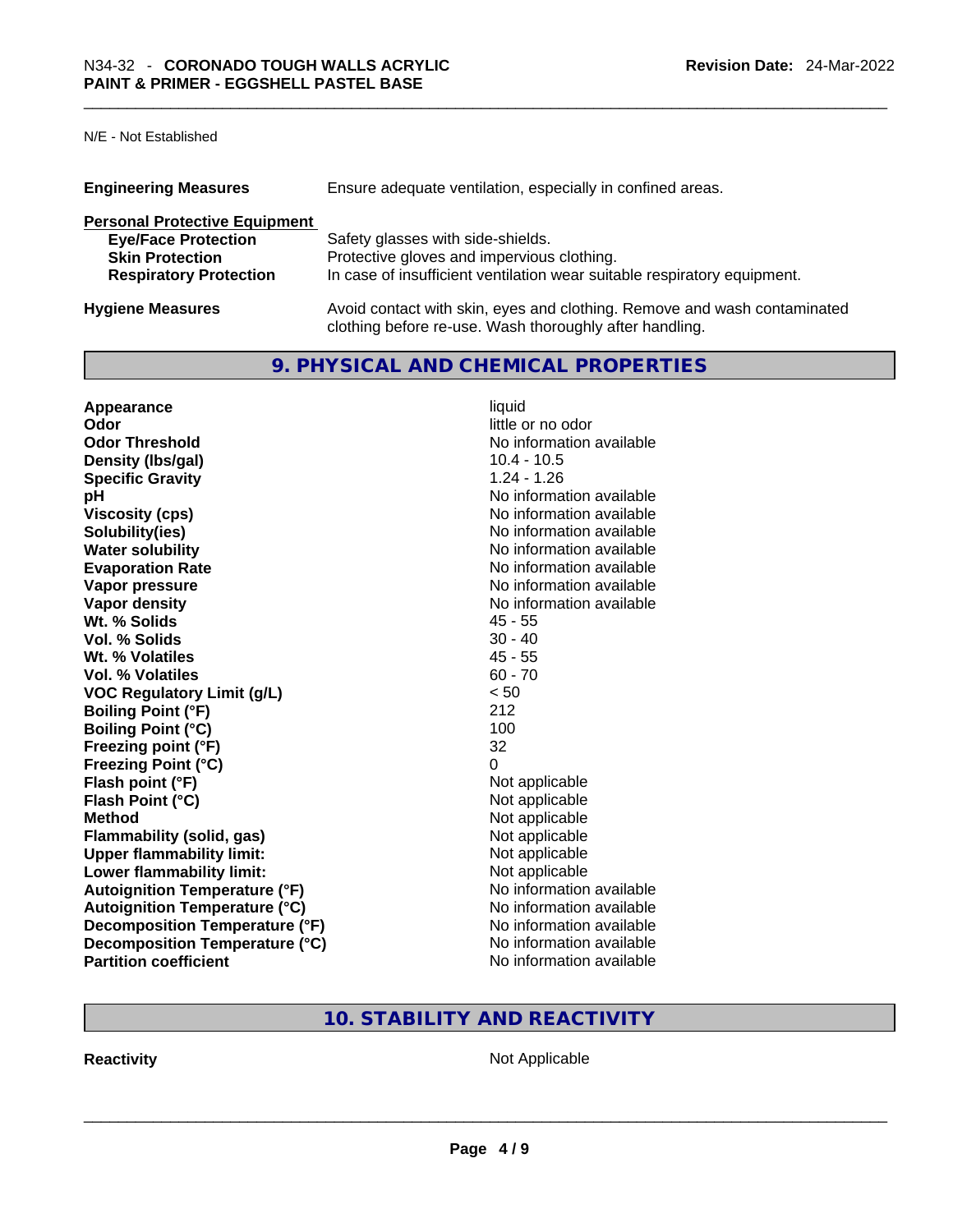| <b>Chemical Stability</b>                                                                                                                                                                                                                                                                                                                                                         |                                                                                                                                                                                                                                                                                                                                            | Stable under normal conditions.                                                            |
|-----------------------------------------------------------------------------------------------------------------------------------------------------------------------------------------------------------------------------------------------------------------------------------------------------------------------------------------------------------------------------------|--------------------------------------------------------------------------------------------------------------------------------------------------------------------------------------------------------------------------------------------------------------------------------------------------------------------------------------------|--------------------------------------------------------------------------------------------|
| <b>Conditions to avoid</b>                                                                                                                                                                                                                                                                                                                                                        |                                                                                                                                                                                                                                                                                                                                            | Prevent from freezing.                                                                     |
| <b>Incompatible Materials</b>                                                                                                                                                                                                                                                                                                                                                     |                                                                                                                                                                                                                                                                                                                                            | No materials to be especially mentioned.                                                   |
| <b>Hazardous Decomposition Products</b>                                                                                                                                                                                                                                                                                                                                           |                                                                                                                                                                                                                                                                                                                                            | None under normal use.                                                                     |
| Possibility of hazardous reactions                                                                                                                                                                                                                                                                                                                                                |                                                                                                                                                                                                                                                                                                                                            | None under normal conditions of use.                                                       |
|                                                                                                                                                                                                                                                                                                                                                                                   |                                                                                                                                                                                                                                                                                                                                            | 11. TOXICOLOGICAL INFORMATION                                                              |
| <b>Product Information</b>                                                                                                                                                                                                                                                                                                                                                        |                                                                                                                                                                                                                                                                                                                                            |                                                                                            |
| Information on likely routes of exposure                                                                                                                                                                                                                                                                                                                                          |                                                                                                                                                                                                                                                                                                                                            |                                                                                            |
| <b>Principal Routes of Exposure</b>                                                                                                                                                                                                                                                                                                                                               | Eye contact, skin contact and inhalation.                                                                                                                                                                                                                                                                                                  |                                                                                            |
| <b>Acute Toxicity</b>                                                                                                                                                                                                                                                                                                                                                             |                                                                                                                                                                                                                                                                                                                                            |                                                                                            |
| <b>Product Information</b>                                                                                                                                                                                                                                                                                                                                                        | No information available                                                                                                                                                                                                                                                                                                                   |                                                                                            |
| Symptoms related to the physical, chemical and toxicological characteristics                                                                                                                                                                                                                                                                                                      |                                                                                                                                                                                                                                                                                                                                            |                                                                                            |
|                                                                                                                                                                                                                                                                                                                                                                                   | No information available                                                                                                                                                                                                                                                                                                                   |                                                                                            |
| <b>Symptoms</b>                                                                                                                                                                                                                                                                                                                                                                   |                                                                                                                                                                                                                                                                                                                                            |                                                                                            |
|                                                                                                                                                                                                                                                                                                                                                                                   |                                                                                                                                                                                                                                                                                                                                            | Delayed and immediate effects as well as chronic effects from short and long-term exposure |
| Eye contact<br><b>Skin contact</b>                                                                                                                                                                                                                                                                                                                                                | May cause slight irritation.<br>skin and cause irritation.                                                                                                                                                                                                                                                                                 | Substance may cause slight skin irritation. Prolonged or repeated contact may dry          |
| <b>Inhalation</b><br>Ingestion<br><b>Sensitization</b><br><b>Neurological Effects</b><br><b>Mutagenic Effects</b><br><b>Reproductive Effects</b><br><b>Developmental Effects</b><br><b>Target organ effects</b><br><b>STOT - single exposure</b><br><b>STOT - repeated exposure</b><br>Other adverse effects<br><b>Aspiration Hazard</b><br><b>Numerical measures of toxicity</b> | May cause irritation of respiratory tract.<br>No information available<br>No information available.<br>No information available.<br>No information available.<br>No information available.<br>No information available.<br>No information available.<br>No information available.<br>No information available.<br>No information available | Ingestion may cause gastrointestinal irritation, nausea, vomiting and diarrhea.            |
| The following values are calculated based on chapter 3.1 of the GHS document                                                                                                                                                                                                                                                                                                      |                                                                                                                                                                                                                                                                                                                                            |                                                                                            |
| <b>ATEmix (oral)</b>                                                                                                                                                                                                                                                                                                                                                              | 59563 mg/kg                                                                                                                                                                                                                                                                                                                                |                                                                                            |
| <b>Component Information</b>                                                                                                                                                                                                                                                                                                                                                      |                                                                                                                                                                                                                                                                                                                                            |                                                                                            |
|                                                                                                                                                                                                                                                                                                                                                                                   |                                                                                                                                                                                                                                                                                                                                            |                                                                                            |

| Chemical name    | Oral LD50                   | Dermal LD50 | <b>Inhalation LC50</b> |
|------------------|-----------------------------|-------------|------------------------|
| Titanium dioxide | . Rat<br>10000 mg/kg<br>. . |             |                        |
| 13463-67-7       |                             |             |                        |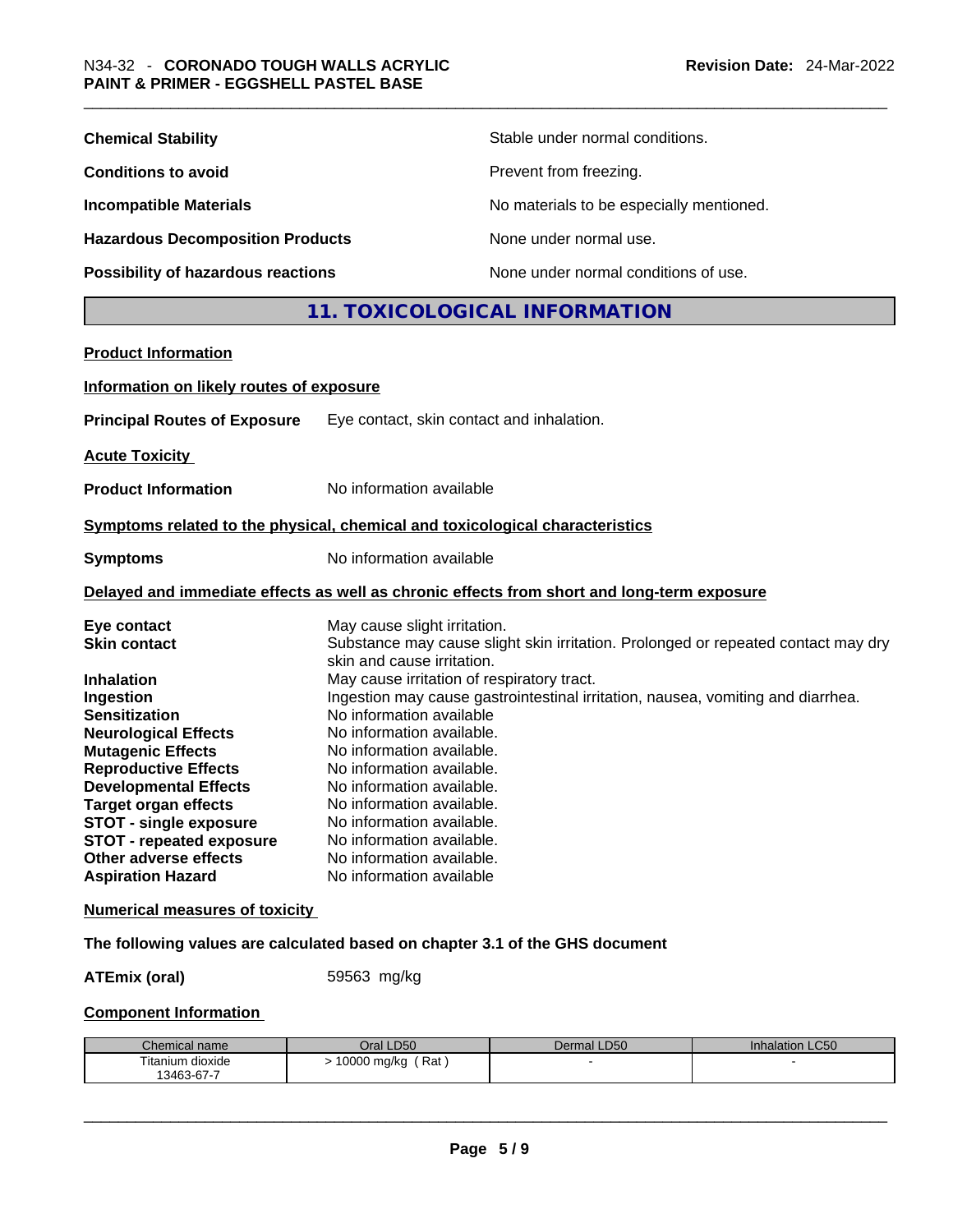## \_\_\_\_\_\_\_\_\_\_\_\_\_\_\_\_\_\_\_\_\_\_\_\_\_\_\_\_\_\_\_\_\_\_\_\_\_\_\_\_\_\_\_\_\_\_\_\_\_\_\_\_\_\_\_\_\_\_\_\_\_\_\_\_\_\_\_\_\_\_\_\_\_\_\_\_\_\_\_\_\_\_\_\_\_\_\_\_\_\_\_\_\_ N34-32 - **CORONADO TOUGH WALLS ACRYLIC PAINT & PRIMER - EGGSHELL PASTEL BASE**

| Kaolir<br>calcined<br>nn-<br>$7704-$ | 2000<br>Rat<br>ma/ka<br>$\cdot$ $\cdot$<br>$\cdots$<br>ີ |  |
|--------------------------------------|----------------------------------------------------------|--|

#### **Chronic Toxicity**

#### **Carcinogenicity**

*The information below indicates whether each agency has listed any ingredient as a carcinogen:.* 

| <b>Chemical name</b>  | IARC                 | <b>NTP</b> | OSHA   |
|-----------------------|----------------------|------------|--------|
|                       | Possible Human<br>2B |            | Listed |
| Titanium 、<br>dioxide | Carcinoɑen           |            |        |

• Although IARC has classified titanium dioxide as possibly carcinogenic to humans (2B), their summary concludes: "No significant exposure to titanium dioxide is thought to occur during the use of products in which titanium dioxide is bound to other materials, such as paint."

#### **Legend**

IARC - International Agency for Research on Cancer NTP - National Toxicity Program OSHA - Occupational Safety & Health Administration

**12. ECOLOGICAL INFORMATION** 

### **Ecotoxicity Effects**

The environmental impact of this product has not been fully investigated.

#### **Product Information**

#### **Acute Toxicity to Fish**

No information available

#### **Acute Toxicity to Aquatic Invertebrates**

No information available

#### **Acute Toxicity to Aquatic Plants**

No information available

#### **Persistence / Degradability**

No information available.

#### **Bioaccumulation**

There is no data for this product.

#### **Mobility in Environmental Media**

No information available.

#### **Ozone**

No information available

#### **Component Information**

#### **Acute Toxicity to Fish**

Titanium dioxide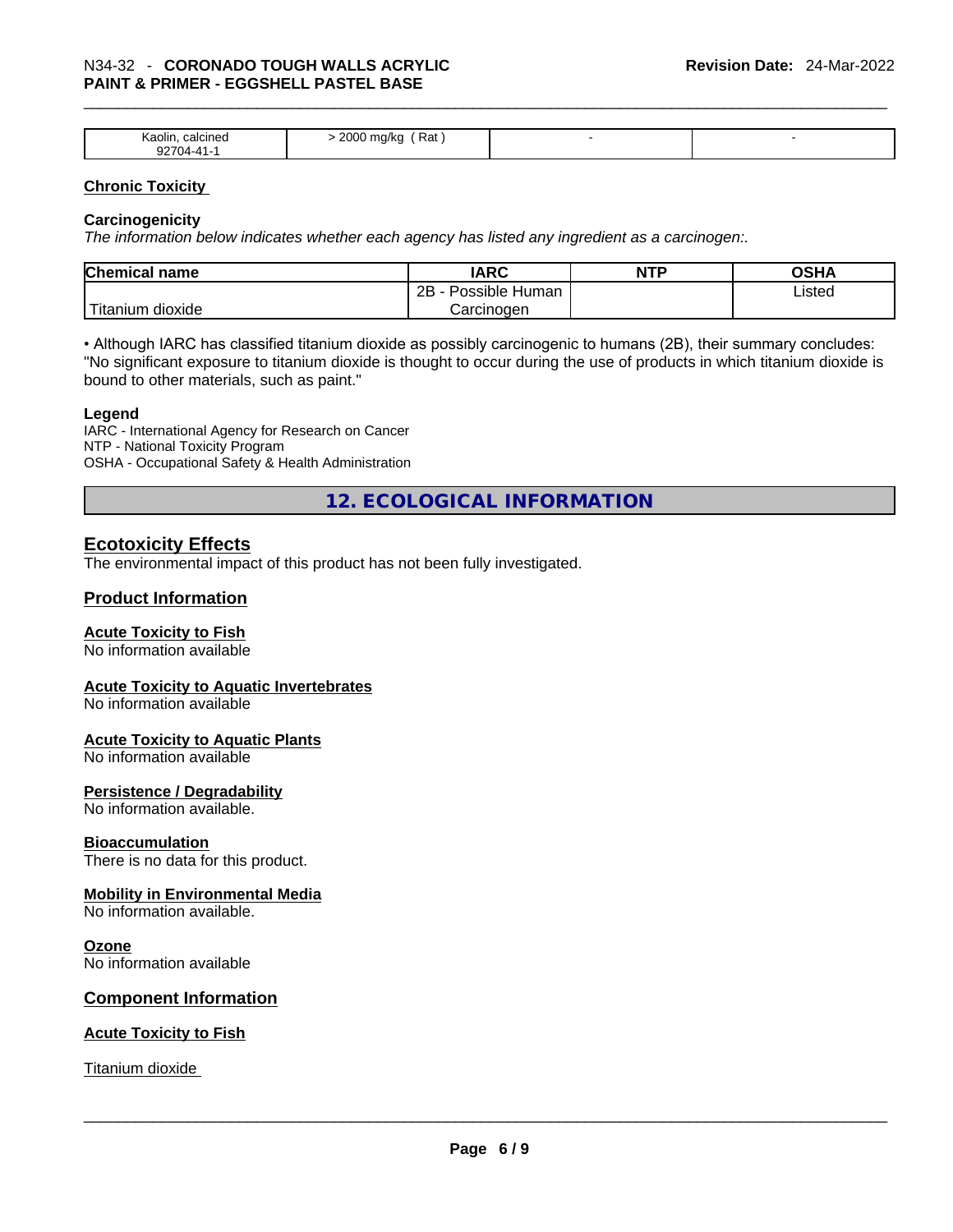$LC50:$  > 1000 mg/L (Fathead Minnow - 96 hr.)

#### **Acute Toxicity to Aquatic Invertebrates**

No information available

#### **Acute Toxicity to Aquatic Plants**

No information available

|                              | 13. DISPOSAL CONSIDERATIONS                                                                                                                                                                                               |
|------------------------------|---------------------------------------------------------------------------------------------------------------------------------------------------------------------------------------------------------------------------|
| <b>Waste Disposal Method</b> | Dispose of in accordance with federal, state, and local regulations. Local<br>requirements may vary, consult your sanitation department or state-designated<br>environmental protection agency for more disposal options. |
|                              | 14. TRANSPORT INFORMATION                                                                                                                                                                                                 |
| <b>DOT</b>                   | Not regulated                                                                                                                                                                                                             |
| <b>ICAO/IATA</b>             | Not regulated                                                                                                                                                                                                             |
| <b>IMDG / IMO</b>            | Not regulated                                                                                                                                                                                                             |
|                              | 15. REGULATORY INFORMATION                                                                                                                                                                                                |

#### **International Inventories**

| <b>TSCA: United States</b> | Yes - All components are listed or exempt. |
|----------------------------|--------------------------------------------|
| <b>DSL: Canada</b>         | Yes - All components are listed or exempt. |

### **Federal Regulations**

#### **SARA 311/312 hazardous categorization**

| No  |
|-----|
| Nο  |
| No  |
| No. |
| N∩  |
|     |

#### **SARA 313**

Section 313 of Title III of the Superfund Amendments and Reauthorization Act of 1986 (SARA). This product contains a chemical or chemicals which are subject to the reporting requirements of the Act and Title 40 of the Code of Federal Regulations, Part 372:

*None*

#### **Clean Air Act,Section 112 Hazardous Air Pollutants (HAPs) (see 40 CFR 61)**

This product contains the following HAPs: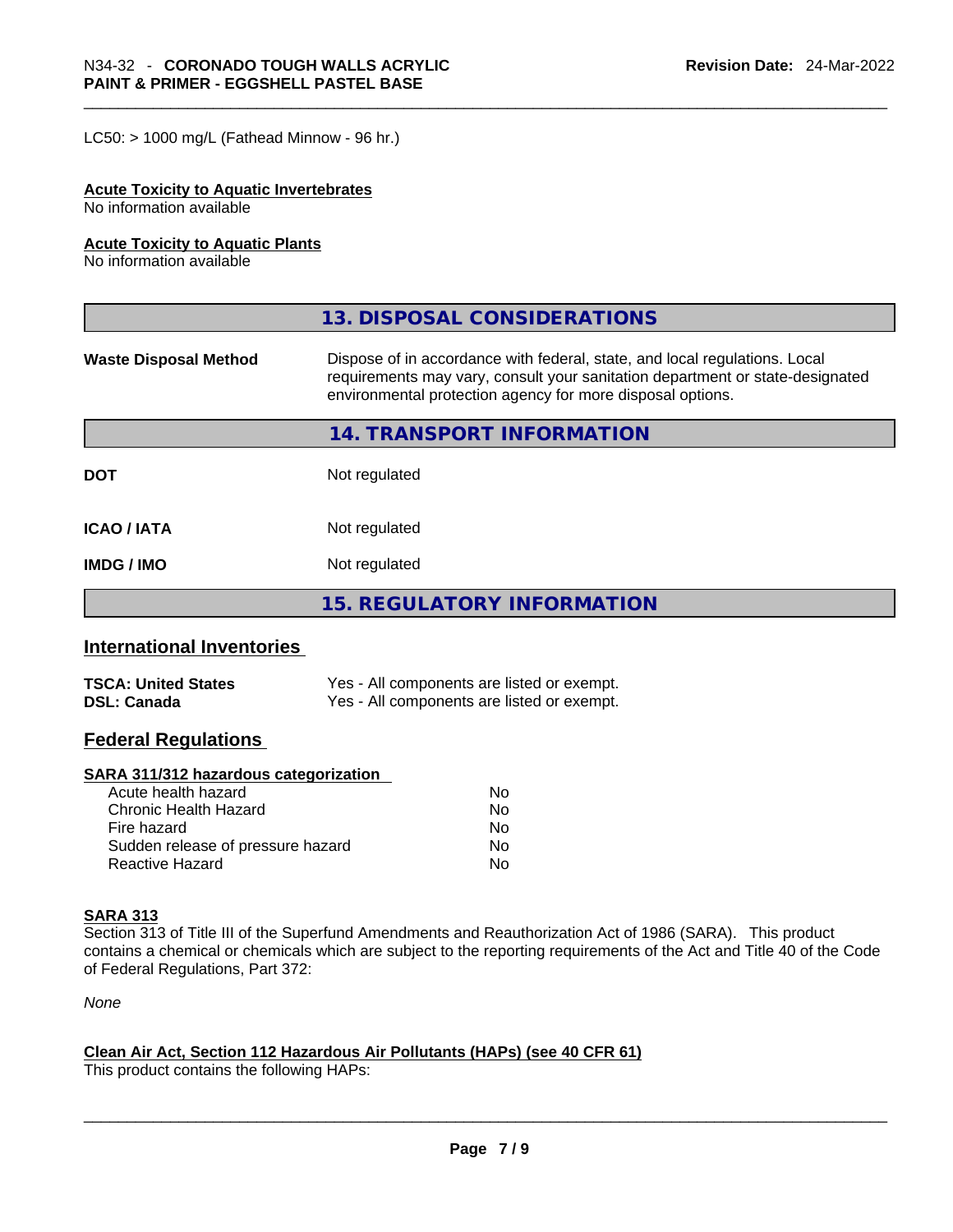*None*

## **US State Regulations**

#### **California Proposition 65**

**WARNING:** This product can expose you to chemicals including Titanium dioxide, which are known to the State of California to cause cancer, and Toluene which are known to the State of California to cause birth defects or other reproductive harm. For more information go to www.P65Warnings.ca.gov

#### **State Right-to-Know**

| Chemical<br>name                | chusetts<br>Mas | New<br>. Jersev | nnsylvania |
|---------------------------------|-----------------|-----------------|------------|
| <br>÷.,<br>dioxide<br>I itanium |                 |                 |            |
| .imestone                       |                 |                 |            |

#### **Legend**

X - Listed

## **16. OTHER INFORMATION**

| HMIS -<br><b>Flammability: 0</b><br><b>Reactivity: 0 PPE: -</b><br><b>Health: 1</b> |
|-------------------------------------------------------------------------------------|
|-------------------------------------------------------------------------------------|

#### **HMIS Legend**

- 0 Minimal Hazard
- 1 Slight Hazard
- 2 Moderate Hazard
- 3 Serious Hazard
- 4 Severe Hazard
- \* Chronic Hazard

X - Consult your supervisor or S.O.P. for "Special" handling instructions.

Note: The PPE rating has intentionally been left blank. Choose appropriate PPE that will protect employees from the hazards the material will *present under the actual normal conditions of use.* 

*Caution: HMISÒ ratings are based on a 0-4 rating scale, with 0 representing minimal hazards or risks, and 4 representing significant hazards or risks. Although HMISÒ ratings are not required on MSDSs under 29 CFR 1910.1200, the preparer, has chosen to provide them. HMISÒ ratings are to be used only in conjunction with a fully implemented HMISÒ program by workers who have received appropriate HMISÒ training. HMISÒ is a registered trade and service mark of the NPCA. HMISÒ materials may be purchased exclusively from J. J. Keller (800) 327-6868.* 

 **WARNING!** If you scrape, sand, or remove old paint, you may release lead dust. LEAD IS TOXIC. EXPOSURE TO LEAD DUST CAN CAUSE SERIOUS ILLNESS, SUCH AS BRAIN DAMAGE, ESPECIALLY IN CHILDREN. PREGNANT WOMEN SHOULD ALSO AVOID EXPOSURE.Wear a NIOSH approved respirator to control lead exposure. Clean up carefully with a HEPA vacuum and a wet mop. Before you start, find out how to protect yourself and your family by contacting the National Lead Information Hotline at 1-800-424-LEAD or log on to www.epa.gov/lead.

**Prepared By Product Stewardship Department**